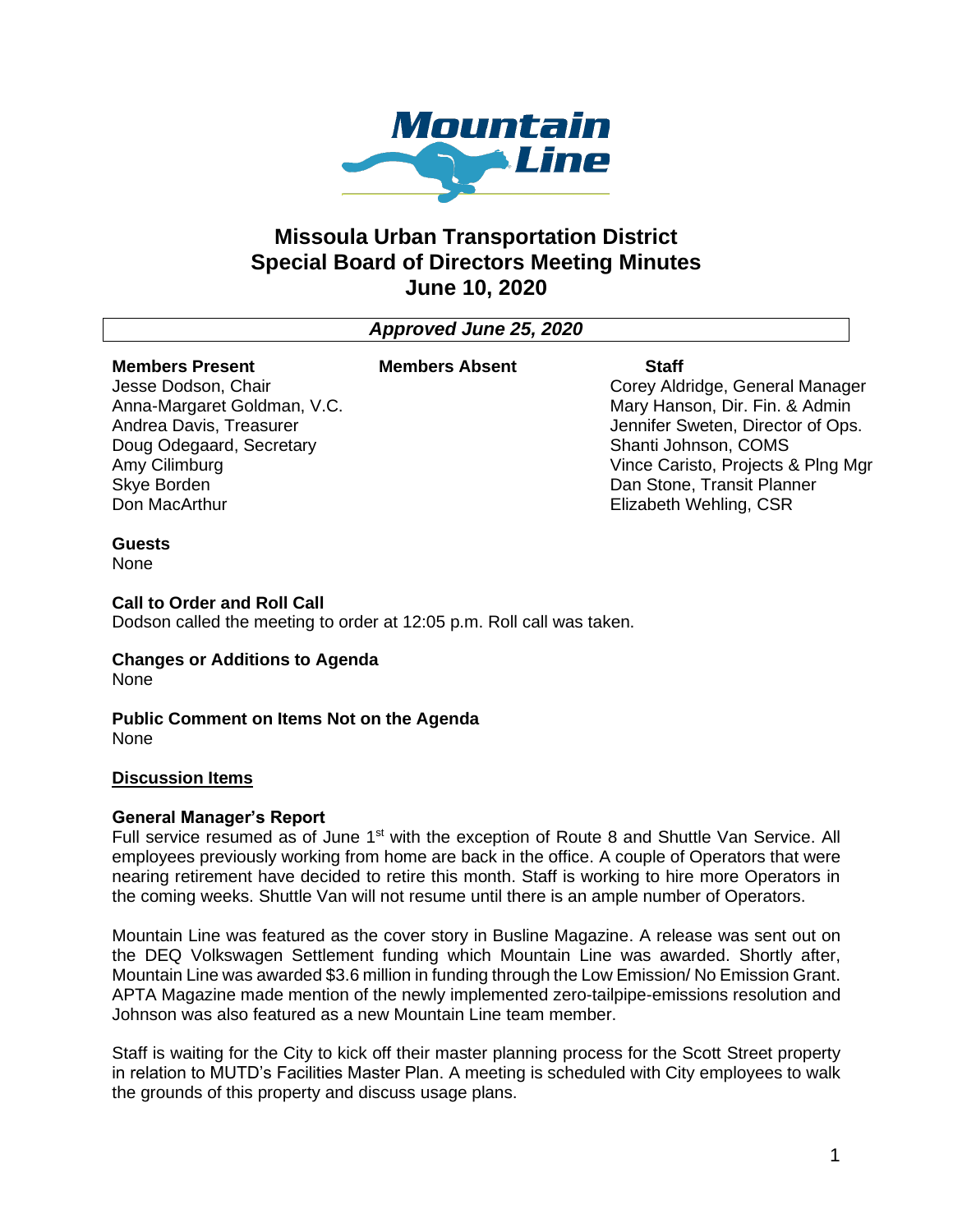# **Action Items**

#### **Minutes of April 23, 2020**

Davis made a motion to approve the minutes of April 23, 2020, seconded by MacArthur. The motion carried unanimously.

## **Diversity and Inclusion Policy**

Sweten explained the Diversity and Inclusion Policy. APTA made it a priority to bring diversity and inclusion to the forefront of public transportation. The policy is intended to make the work environment a positive, inclusive place to be and reflect the ideals and values Mountain Line holds. The policy is the first step in creating a Diversity and Inclusion Plan.

Odegaard made a motion to adopt Resolution 20-09 establishing a Diversity and Inclusion Policy for MUTD and Mountain Line, seconded by Goldman. The motion carried unanimously.

#### **Financial Statements**

Davis gave an overview of the Financial Statements for April 2020. All the reserves are fully funded in accordance with the Board Reserve Policy. Operational costs have had a reprieve due to COVID-19 closures. The net position is noticeably greater in FY2020 in comparison to FY2019 due to receiving grants. Total operating revenue is 11.6% less than budget, due to timing of receiving property tax revenue.

Hanson is creating a summary of grants received, both operating and capital, to coordinate planning with the federal fiscal year. No local match is required with spending the CARES act funding. Discussions need to occur amongst Finance, Planning and the Board regarding the spending of the CARES grant. MacArthur suggested a review of the Reserve Policy to assist with this decision making. None of the recent grants awarded are included in the April 2020 financial statements.

Davis made a motion to receive the April 2020 Financial Statements, seconded by MacArthur. The motion carried unanimously.

#### **FY2021 Permissive Medical Levy**

Hanson explained the Permissive Medical Levy for Fiscal Year 2021. A resolution is needed to request the calculation to be finalized for the Levy. This funding would help offset health insurance cost provided by Mountain Line to employees.

The public hearing opened for the FY2021 MUTD Permissive Medical Levy at 12:48 p.m. and closed at 12:49 p.m.

MacArthur made a motion to adopt Resolution 20-08 of the FY2021 Permissive Medical Levy, seconded by Cilimburg. The motion carried unanimously.

#### **Bus Stop Master Plan Construction**

Caristo discussed the Bus Stop Master Plan Construction contract for the first phase of construction. In 2018, a Bus and Bus Facilities grant was received from FTA to implement the first three phases of the Bus Stop Master Plan, adopted by the Board in 2015. The first three phases include updating signage at every bus stop and upgrading passenger amenities at the Routes 1 and 2 stops. Four bids were received, and First Mark Construction, LLC, was selected.